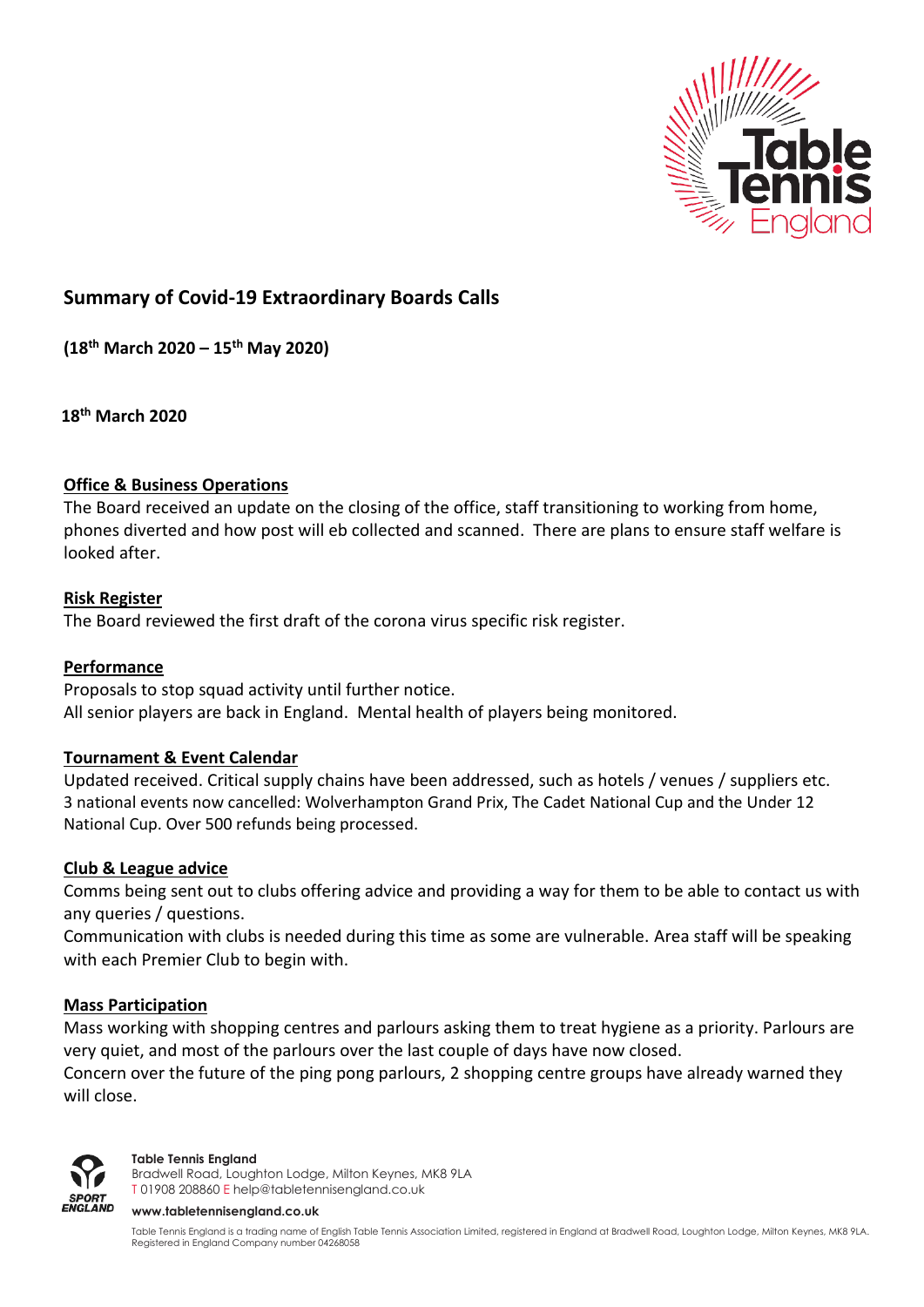

Play at home advice being developed for the website. Supporting the Sport England #stainstayhealthy campaign.

# **AOB**

Advice to be sought from the lawyers on holding the AGM discussed Financial impact of Covid-19 discussed, more work to be done to assess impact acknowledging that it is a fast-changing crisis.

# **24th March 2020**

# **CEO Report**

Postponement of the Tokyo 2020 Olympic Games is now confirmed.

Discussions took place on the proposed AGM propositions it was decided that this should be the priority topic for the next board call on 3<sup>rd</sup> April. Board members to call county and league representatives to discuss proposals.

# **Events Update**

Discussions took place on the events impact, financial implications, cancellations etc. The decision was taken that all events will be cancelled until end of May. By the end of April, we shall notify of the situation for events in June / July.

# **3 rd April 2020**

# **Chairman Opening Remarks, Update & Welcome**

Board observed a minute's silence for Charlie Childs and the Board conveyed its condolences to his family.

#### **CEO Report**

Website updates continue, promoting over social media and encouraging how to play at home, engaging clubs etc.

Sport England announcement this week has shown exceptional support to the sector in difficult times. Community Emergency Fund launched and will be promoted to clubs. Sport England has had two key priorities (1) supporting the sector and (2) encouraging the nation to remain active.

Currently assessing the possibility of furloughing some staff (not publicly funded roles). NGB network being supportive and sharing advice.



**Table Tennis England**

Bradwell Road, Loughton Lodge, Milton Keynes, MK8 9LA T 01908 208860 [E help@tabletennisengland.co.uk](mailto:help@tabletennisengland.co.uk)

**[www.tabletennisengland.co.uk](http://www.tabletennisengland.co.uk/)**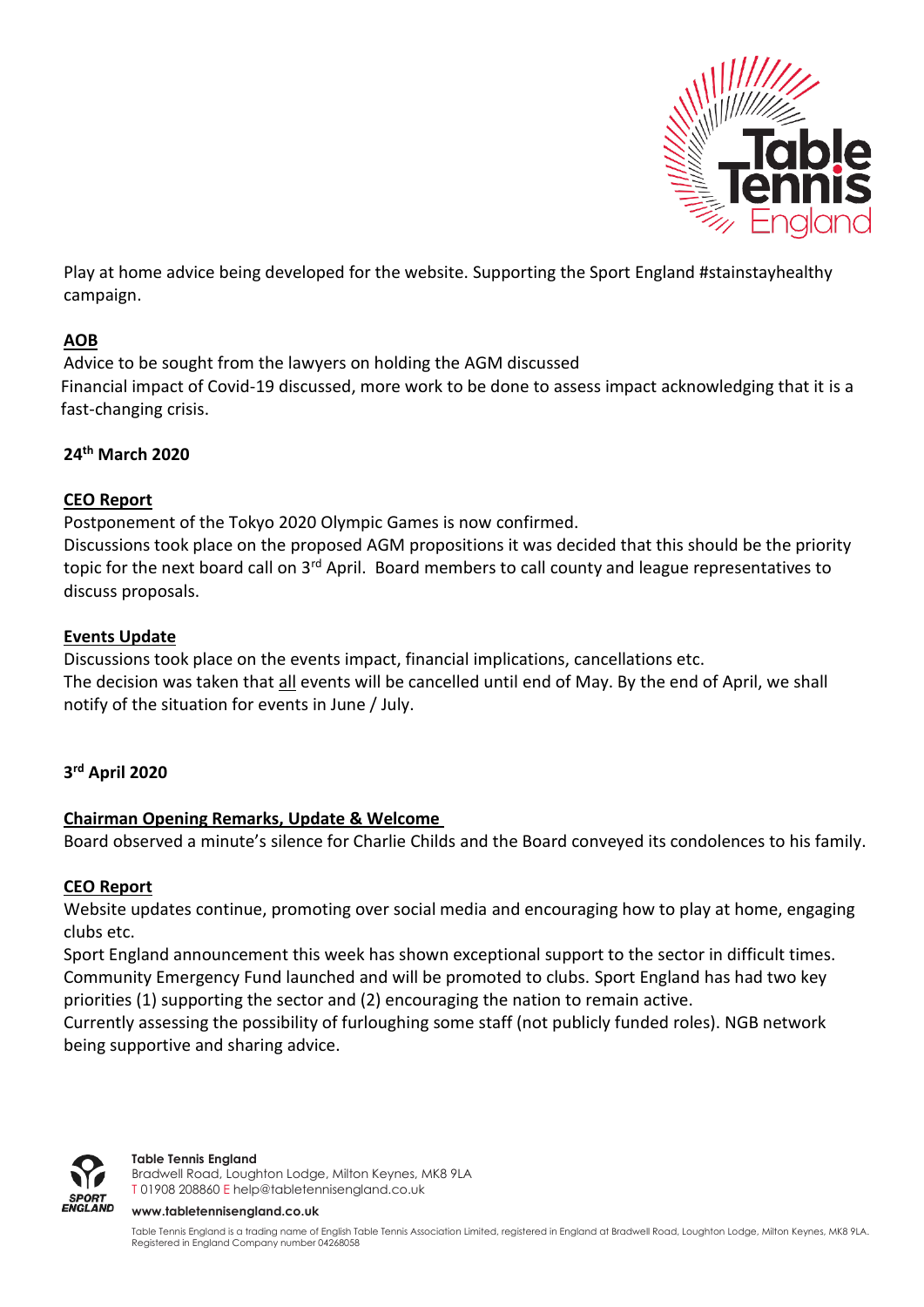

### **AGM Propositions**

Board agreed to propose three AGM propositions - affiliation fee, voting and change of tenure for Vice Presidents. The deadline for the propositions is 30 April.

# **17th April Zoom Call**

### **CEO Report**

Nothing further to the report and no questions.

#### **Conclusions of the season and Incomplete Leagues**

The Board confirmed two decisions:

1. To close the current season. It was agreed that we need to be fair, transparent and equitable in how to close the season conjunction with the various committees. The Board considered the recommendations regarding the unfinished leagues. Further refining was requested with the final version to be forwarded to Board.

2. Continue to plan for a full 20/21 season until Government advice changes or makes it untenable. A refunds policy needs to be created to accompany 20/21 entries.

# **15th May Zoom Call**

#### **CEO Report**

Reported that a good number of table tennis clubs have benefited from the Sport England Community Emergency Fund.

Confirmed that the Director Election would proceed to fill the vacancy left by Charlie Child's death.

#### **Finance**

Considerable discussion about the potential financial impact if the association experiences a significant drop in membership when the new season comments in August. Finance committee will continue to review various scenarios with the Head of Finance and the CEO ahead of the full Board meeting in June. B

#### **Risk Register – Covid 19**

Reviewed.



**Table Tennis England**

Bradwell Road, Loughton Lodge, Milton Keynes, MK8 9LA T 01908 208860 [E help@tabletennisengland.co.uk](mailto:help@tabletennisengland.co.uk)

#### **[www.tabletennisengland.co.uk](http://www.tabletennisengland.co.uk/)**